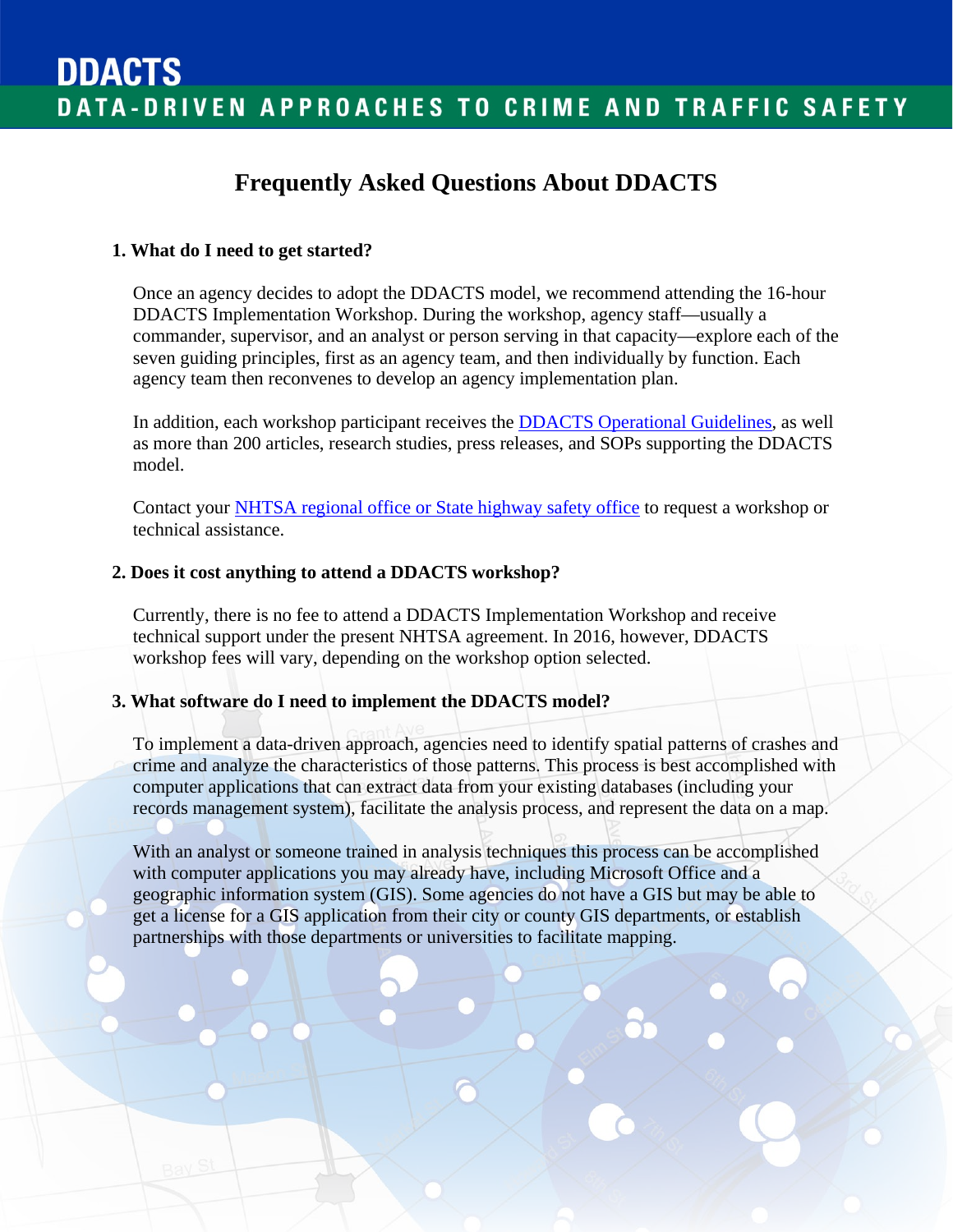## **4. Do I need a full-time crime analyst?**

No… but a full-time crime analyst *does* greatly help the analysis, reporting, and evaluation steps of the DDACTS process, but it is not necessary for an agency to have one. Many agencies that successfully implement DDACTS are not large enough to justify a full-time analyst. (The International Association of Crime Analysts, a DDACTS national partner, recommends that agencies serving populations greater than 50,000 employ a full-time analyst.)

Depending on your particular approach to DDACTS, you will probably need someone trained in analytical techniques. Agencies without full-time analysts often appoint officers, records clerks, dispatchers, or IT personnel to serve in the capacity of analysts for the purposes of DDACTS and other analysis functions. We also recommend using partners, such as universities, municipal and county GIS departments, and fusion centers for analytical assistance.

### **5. How will implementing the DDACTS model help our agency and community?**

An agency implementing the DDACTS model can expect the following.

- o A notable decrease in crashes and crime and other identified social harms
- o An identified spatial relationship between crashes and crime. Oftentimes, they overlap
- o Renewed emphasis on traffic safety contacts, not tickets
- o A flexible approach whereby agencies adopt the strategy to fit their demographics and resource deployment strategy
- o Compliance with more than 27 CALEA standards
- o Increased agency accountability and productivity
- o Stronger relationships with stakeholders and partners
- o Strengthened relationships with community partners and stakeholders
- o Justification for the efficient deployment of sparse resources
- o An effective cost/benefit savings for the department and the community
- o Reduced calls for service
- o Increased use of field interview contacts that help solve other crimes

# **6. What types of support will my agency receive after attending a DDACTS workshop?**

After attending a DDACTS workshop, staff members are invited to contact your [State](http://www.nhtsa.gov/nhtsa/whatis/regions/)  [highway safety office](http://www.nhtsa.gov/nhtsa/whatis/regions/) for continued technical support to include:

- o Additional training for other staff,
- o Direct one-to-one technical support for the analytical function, and
- o Direct one-to-one support for leaders and supervisors using our current DDACTS subject matter experts.